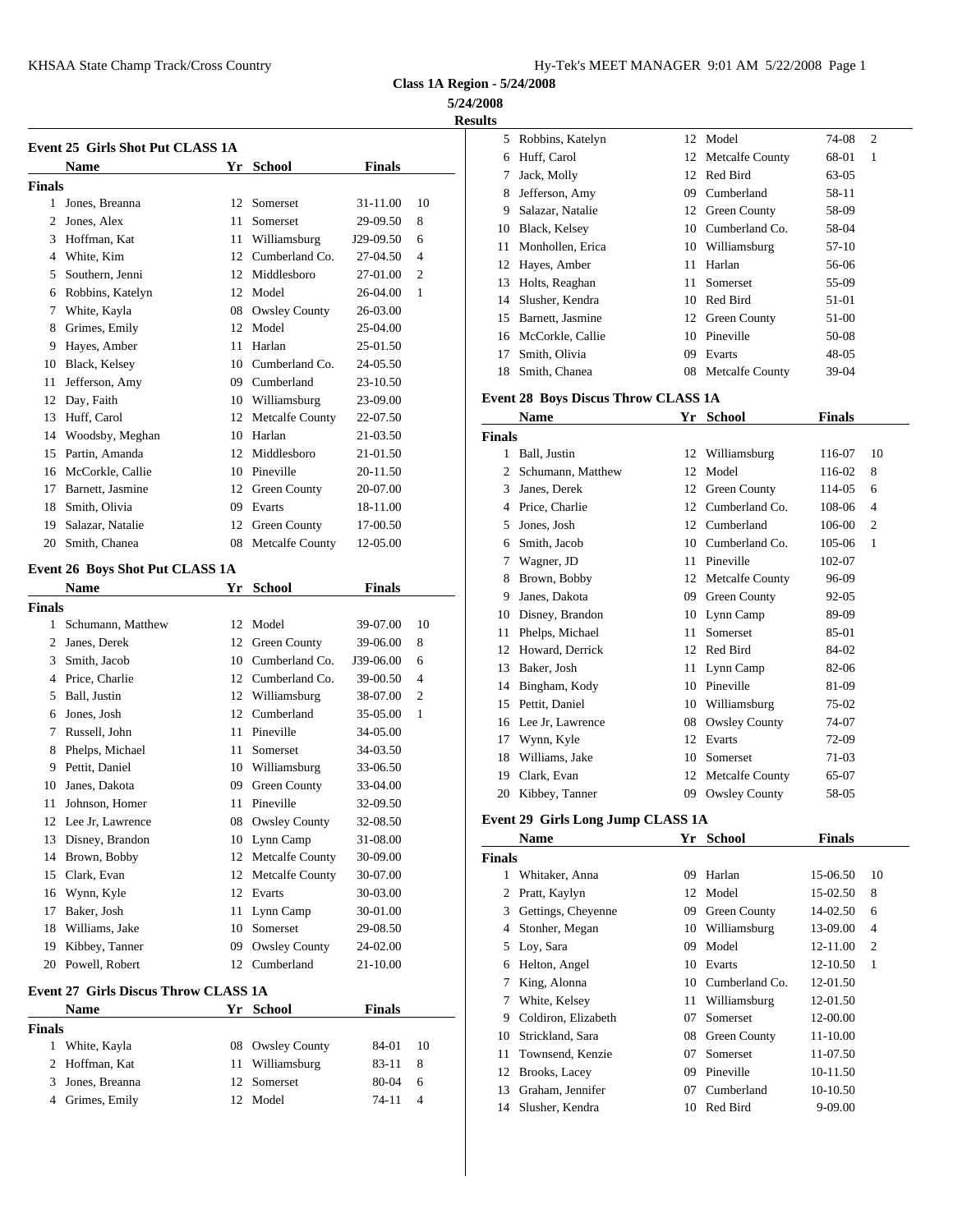| Hy-Tek's MEET MANAGER  9:01 AM  5/22/2008  Page 2 |  |  |  |
|---------------------------------------------------|--|--|--|
|---------------------------------------------------|--|--|--|

**Class 1A Region - 5/24/2008**

### **5/24/2008**

 $\overline{\phantom{a}}$ 

|                | Event 30 Boys Long Jump CLASS 1A           |    |                                    |                      |     | Kerr, I<br>5            |
|----------------|--------------------------------------------|----|------------------------------------|----------------------|-----|-------------------------|
|                | <b>Name</b>                                |    | Yr School                          | <b>Finals</b>        |     | 7<br><b>White</b>       |
| Finals         |                                            |    |                                    |                      |     | 7<br>Coope              |
| 1              | Surber, Raymond                            |    | 11 Williamsburg                    | 20-03.00             | 10  | 9<br><b>Sallee</b>      |
|                | 2 Deleon, Daniel                           | 11 | <b>Metcalfe County</b>             | 19-06.00             | 8   | Event 34 B              |
|                | 3 Goodwin, Laron                           |    | 12 Somerset                        | 19-04.75             | 6   | <b>Name</b>             |
|                | 4 Simmons, Lance                           | 11 | Cumberland                         | 19-00.50             | 4   | <b>Finals</b>           |
|                | 5 Burton, Donovan                          |    | 08 Green County                    | 18-08.50             | 2   | 1 Bourn                 |
|                | 6 Sode, Luke                               |    | 11 Green County                    | 18-06.50             | 1   | Hensle<br>$\mathbf{2}$  |
|                | 7 Fleenor, Cory                            |    | 10 Williamsburg                    | 17-04.50             |     | Sode,<br>3              |
|                | 8 Wagner, Sidney                           |    | 11 Lynn Camp                       | 17-02.50             |     | Brittai<br>4            |
|                | 9 Townsend, DJ                             |    | 08 Somerset                        | 17-02.25             |     | Fogler<br>4             |
|                | 10 Howard, Justin                          | 09 | Evarts                             | 16-00.00             |     | Lowri<br>6              |
| 11             | Graham, Ben                                |    | 09 Cumberland                      | 15-07.50             |     | 7<br>Polsor             |
|                | 12 Talley, Michael                         |    | 11 Pineville                       | 15-00.00             |     | 8<br>Howa               |
|                | <b>Event 31 Girls Triple Jump CLASS 1A</b> |    |                                    |                      |     | Taylor                  |
|                | <b>Name</b>                                |    | Yr School                          | <b>Finals</b>        |     | --- Clark,              |
| Finals         |                                            |    |                                    |                      |     | --- Nantz.              |
|                | 1 Wedel, Julie                             |    | 11 Model                           | 28-06.00             | 10  | Riley,                  |
|                | 2 Whitaker, Anna                           | 09 | Harlan                             | 27-11.50             | 8   | --- Howar               |
|                | 3 Loy, Sara                                | 09 | Model                              | 27-08.50             | 6   | Event 35 G              |
|                | 4 White, Kelsey                            | 11 | Williamsburg                       | 27-07.00             | 4   | <b>Name</b>             |
|                | 5 Wallace, Whitney                         |    | 09 Somerset                        | 27-05.00             | 2   | <b>Finals</b>           |
|                | 6 Rains, Whitney                           | 11 | Williamsburg                       | 26-10.00             | 1   | 1 Peace,                |
|                | 7 Bowman, Nikki                            |    | 09 Evarts                          | 26-06.50             |     | 2<br>Rains,             |
|                | 8 Slusher, Kendra                          |    | 10 Red Bird                        | 24-01.00             |     | 3<br>Wedel              |
|                | 9 Benitez, Amanda                          | 11 | Somerset                           | 23-10.00             |     |                         |
| 10             | Strickland, Sara                           | 08 | Green County                       | 22-10.00             |     | Event 36 B              |
|                | 11 Sallee, Paige                           |    | 09 Green County                    | 22-02.50             |     | <b>Name</b>             |
|                |                                            |    |                                    |                      |     | <b>Finals</b>           |
|                | <b>Event 32 Boys Triple Jump CLASS 1A</b>  |    |                                    |                      |     | Schun<br>$\mathbf{1}$   |
|                | <b>Name</b>                                |    | Yr School                          | <b>Finals</b>        |     | 2 Fleend                |
| <b>Finals</b>  |                                            |    |                                    |                      |     | 3<br>Stillw             |
|                | 1 Goodwin, Laron                           | 12 | Somerset                           | 38-09.00             | 10  | $\overline{4}$<br>Lowri |
|                | 2 Troxtel, Josh                            | 10 | Somerset                           | 37-08.00             | 8   |                         |
|                | 3 Simmons, Lance                           | 11 | Cumberland                         | 37-07.50             | 6   |                         |
|                | 4 Underwood, Jesse                         |    | 12 Green County                    | 37-06.00             | 4   | 1) 1                    |
|                | 5 Campbell, Jeffrey                        |    | 11 Green County                    | 34-06.00             | 2   | 2) $\sqrt{5}$           |
| 6              | Brittain, Barrett                          | 11 | Pineville                          | 34-01.50             | 1   | $3)$ (                  |
| 7              | Talley, Michael                            | 11 | Pineville                          | 33-08.50             |     | $4)$ \                  |
| 8              | Taylor, Cameron                            | 09 | Harlan                             | 32-10.00             |     | 5) I                    |
|                | 9 Forrester, Andrew                        |    | 11 Evarts                          | 32-08.00             |     | 6) I                    |
|                | 10 Cockrell, Timmy<br>11 Basil, Chris      | 09 | 12 Williamsburg<br>Metcalfe County | 28-09.00             |     | 7) I                    |
|                | 12 Wren, Josh                              | 11 | Williamsburg                       | 26-09.00<br>25-10.00 |     | 8) (                    |
|                |                                            |    |                                    |                      |     | $9)$ (                  |
|                | Event 33 Girls High Jump CLASS 1A          |    |                                    |                      |     | 10) I                   |
|                | <b>Name</b>                                |    | Yr School                          | <b>Finals</b>        |     | $10)$ (<br>$12)$ I      |
| Finals         |                                            |    |                                    |                      |     | $13)$ 1                 |
|                | 1 Pratt, Kaylyn                            |    | 12 Model                           | 5-00.00              | 10  | 14) I                   |
| 2              | Berry, Akela                               |    | 08 Red Bird                        | 4-06.00              | 8   |                         |
|                | 3 Loy, Sara                                | 09 | Model                              | 4-04.00              | 6   |                         |
| $\overline{4}$ | Shofner, Baylee                            | 08 | Green County                       | J4-04.00             | 4   |                         |
| 5              | Stonher, Megan                             |    | 10 Williamsburg                    | 4-02.00              | 1.5 | $1)$ .                  |
|                |                                            |    |                                    |                      |     | $2)$ (                  |
|                |                                            |    |                                    |                      |     |                         |
|                |                                            |    |                                    |                      |     |                         |

| <b>Results</b> |                                                                  |    |                   |               |       |
|----------------|------------------------------------------------------------------|----|-------------------|---------------|-------|
|                | 5 Kerr, Hillary                                                  |    | 12 Somerset       | 4-02.00       | 1.5   |
|                | 7 White, Kelsey                                                  |    | 11 Williamsburg   | 4-00.00       |       |
|                | 7 Cooper, Hanah                                                  |    | 08 Cumberland Co. | 4-00.00       |       |
|                | 9 Sallee, Paige                                                  |    | 09 Green County   | 3-10.00       |       |
|                | Event 34 Boys High Jump CLASS 1A                                 |    |                   |               |       |
|                | Name                                                             |    | Yr School         | <b>Finals</b> |       |
| <b>Finals</b>  |                                                                  |    |                   |               |       |
|                | 1 Bourne, Tyler                                                  |    | 12 Somerset       | 5-10.00       | 10    |
|                | 2 Hensley, Allen                                                 |    | 11 Harlan         | 5-08.00       | 8     |
|                | 3 Sode, Luke                                                     |    | 11 Green County   | 5-06.00       | 6     |
|                | 4 Brittain, Barrett                                              |    | 11 Pineville      | 5-04.00       | 3     |
|                | 4 Fogleman, Mark                                                 |    | 12 Red Bird       | 5-04.00       | 3     |
|                | 6 Lowrie, Christopher                                            |    | 09 Williamsburg   | J5-04.00      | 1     |
|                | 7 Polson, Blake                                                  |    | 11 Cumberland     | 5-02.00       |       |
|                | 8 Howard, Jacob                                                  |    | 11 Williamsburg   | J5-02.00      |       |
| $---$          | Taylor, Cameron                                                  |    | 09 Harlan         | NH            |       |
| $---$          | Clark, Shequille                                                 |    | 10 Cumberland     | NH            |       |
|                | --- Nantz, Trent                                                 |    | 09 Red Bird       | NH            |       |
| $\cdots$       | Riley, Tyler                                                     |    | 10 Cumberland Co. | NH            |       |
| $\cdots$       | Howard, Justin                                                   |    | 09 Evarts         | NH            |       |
|                | <b>Event 35 Girls Pole Vault CLASS 1A</b>                        |    |                   |               |       |
|                | <b>Name</b>                                                      |    | Yr School         | <b>Finals</b> |       |
| <b>Finals</b>  |                                                                  |    |                   |               |       |
|                | 1 Peace, Miranda                                                 |    | 07 Williamsburg   | 7-00.00       | 10    |
|                | 2 Rains, Whitney                                                 | 11 | Williamsburg      | J7-00.00      | 8     |
|                | 3 Wedel, Julie                                                   |    | 11 Model          | J7-00.00      | 6     |
|                | <b>Event 36 Boys Pole Vault CLASS 1A</b>                         |    |                   |               |       |
|                | Name                                                             |    | Yr School         | <b>Finals</b> |       |
| <b>Finals</b>  |                                                                  |    |                   |               |       |
|                | 1 Schumann, Matthew                                              |    | 12 Model          | 10-06.00      | 10    |
|                | 2 Fleenor, Cory                                                  |    | 10 Williamsburg   | 10-00.00      | 8     |
|                | 3 Stillwell, Jordan                                              |    | 12 Green County   | J10-00.00     | 6     |
|                | 4 Lowrie, Christopher                                            |    | 09 Williamsburg   | 9-00.00       | 4     |
|                | Women - CLASS 1A - Team Rankings - 18 Events Scored              |    |                   |               |       |
|                | 1) Model                                                         |    |                   |               | 184   |
|                | 2) Somerset                                                      |    |                   |               | 102.5 |
|                | 3) Green County                                                  |    |                   |               | 90    |
|                | 4) Williamsburg                                                  |    |                   |               | 57.5  |
|                | 5) Harlan                                                        |    |                   |               | 31    |
|                | 6) Pineville                                                     |    |                   |               | 19    |
|                | 7) Metcalfe County                                               |    |                   |               | 18    |
|                | 8) Owsley County                                                 |    |                   |               | 15    |
|                | 9) Cumberland County                                             |    |                   |               | 11    |
|                | 10) Red Bird                                                     |    |                   |               | 8     |
|                | 10) Cumberland                                                   |    |                   |               | 8     |
|                | 12) Evarts                                                       |    |                   |               | 4     |
|                | 13) Middlesboro                                                  |    |                   |               | 2     |
|                | 14) Berea                                                        |    |                   |               | 1     |
|                |                                                                  |    |                   |               |       |
|                | Men - CLASS 1A - Team Rankings - 18 Events Scored<br>1) Somerset |    |                   |               | 144   |
|                |                                                                  |    |                   |               |       |

2) Green County 115